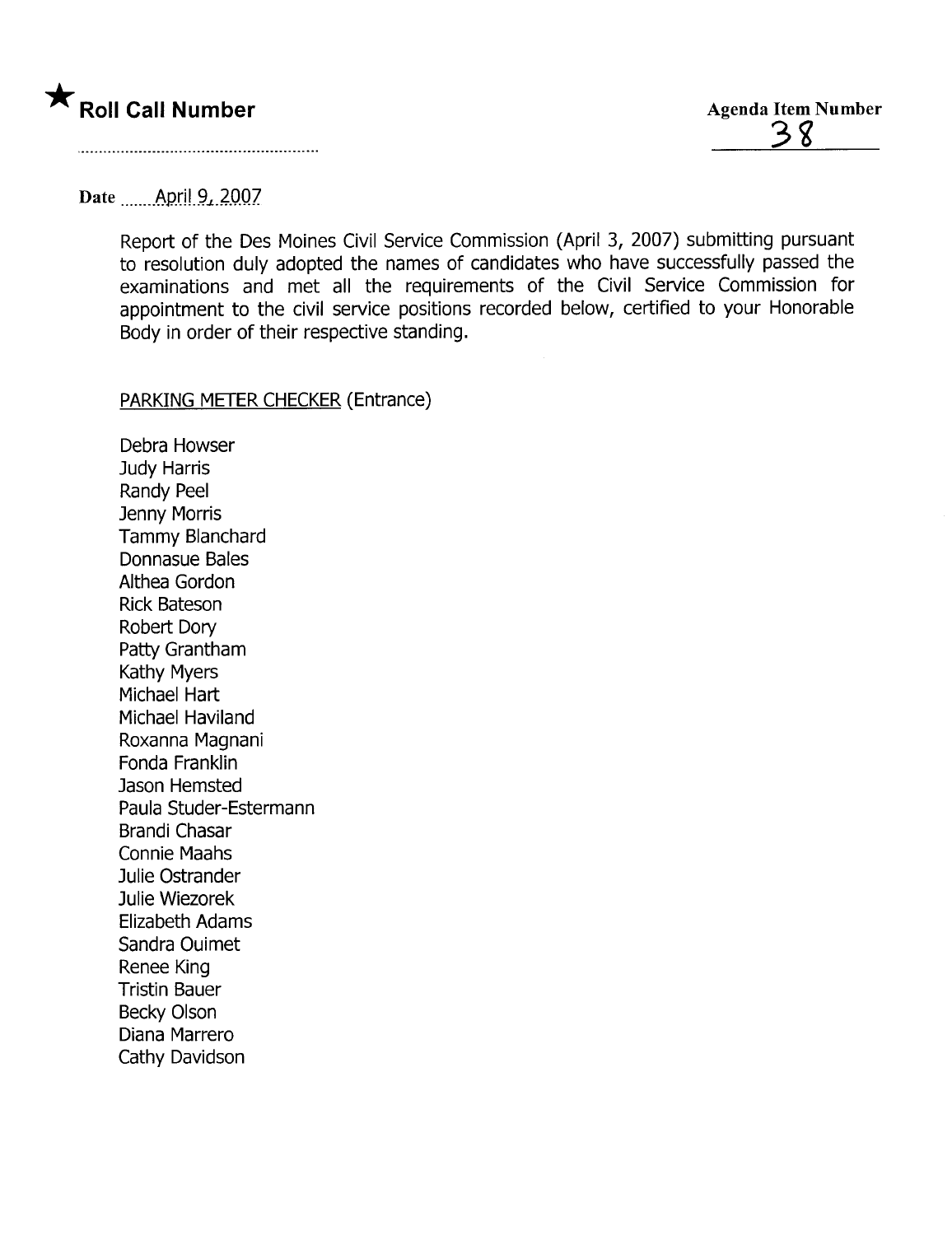



Date ........April 9, 2007.

Page 2

#### ANIMAL CONTROL OFFICER (Entrance)

Tammy Blanchard Kathy Brown James Graff William Jones Debra Bremer Tim Anderson Mark Jondall Donnasue Bales Emily Wright Brandi Chasar Robert Dory Chad Raymond Scott Sarsfield Tristin Bauer Jessica Moeller Lori Garetson Jessica Madsen Douglas Richardson Kristapher Wilder

## SENIOR POLICE OFFICER (Promotional)

Curtiss Accola Anthony Beminio Michael Dixson Ryan Doty Christopher Latcham Martin Seibert Bradley Upchurch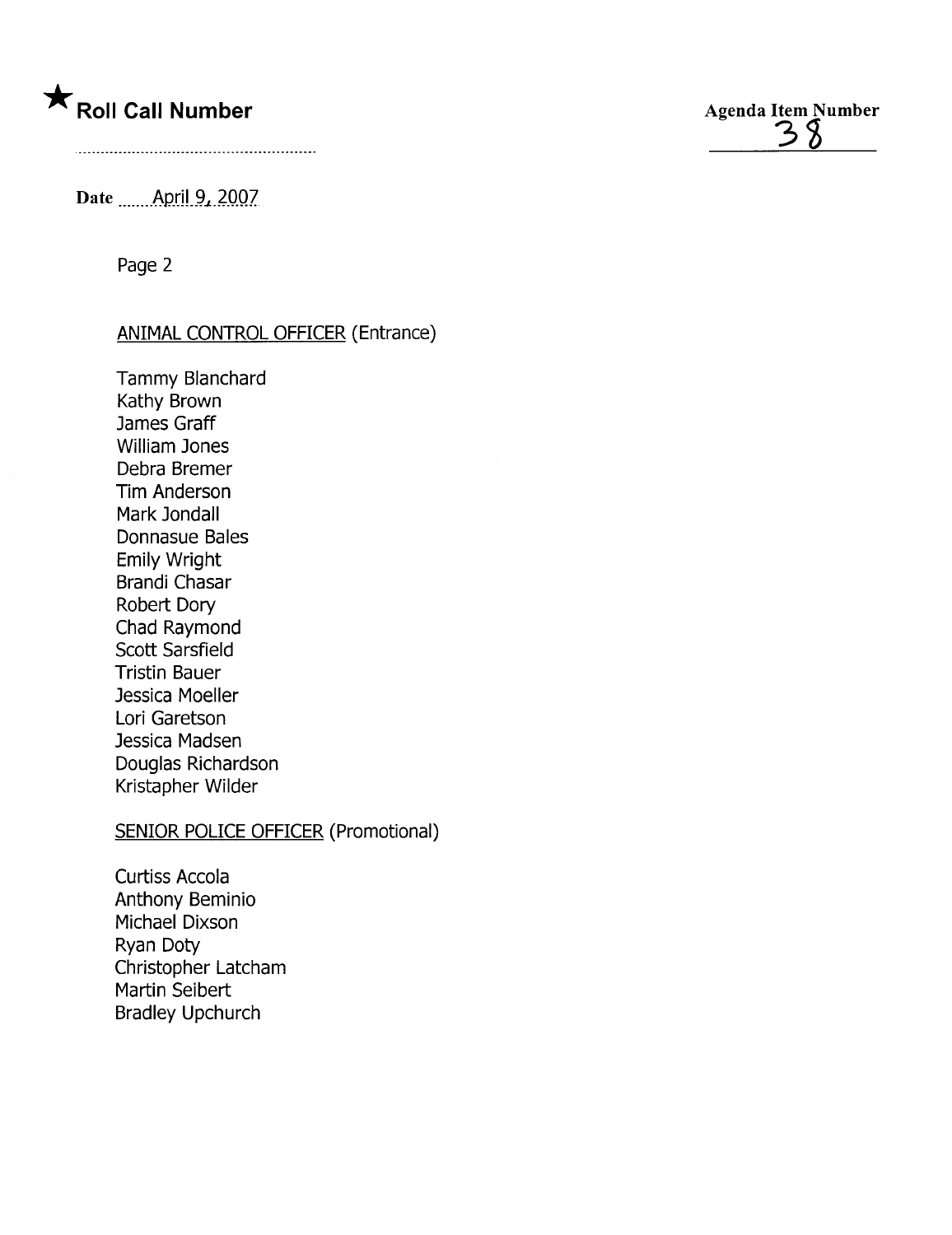



Date ....... April 9, 2007

Page 3

## TRAFFIC SIGNAL TECHNICIAN (Entrance)

John Sloan David Lauro Lawrence Anthony Brian Leverman Jeffrey O'Neal Randy Saunders Travis Burnett Clifford Baumbach Randall Daniels Steven Green Don Vento Michael Harris Brad Downs Michael Fisch

## TRAFFIC FACILITIES MANAGER (Entrance)

Christopher Coco David Meyer Todd Ruths Kevin Woodard Douglas Olson Gregory Crocker Randy Burdock Calvin Miller Steven Inman Ronald Dickerson